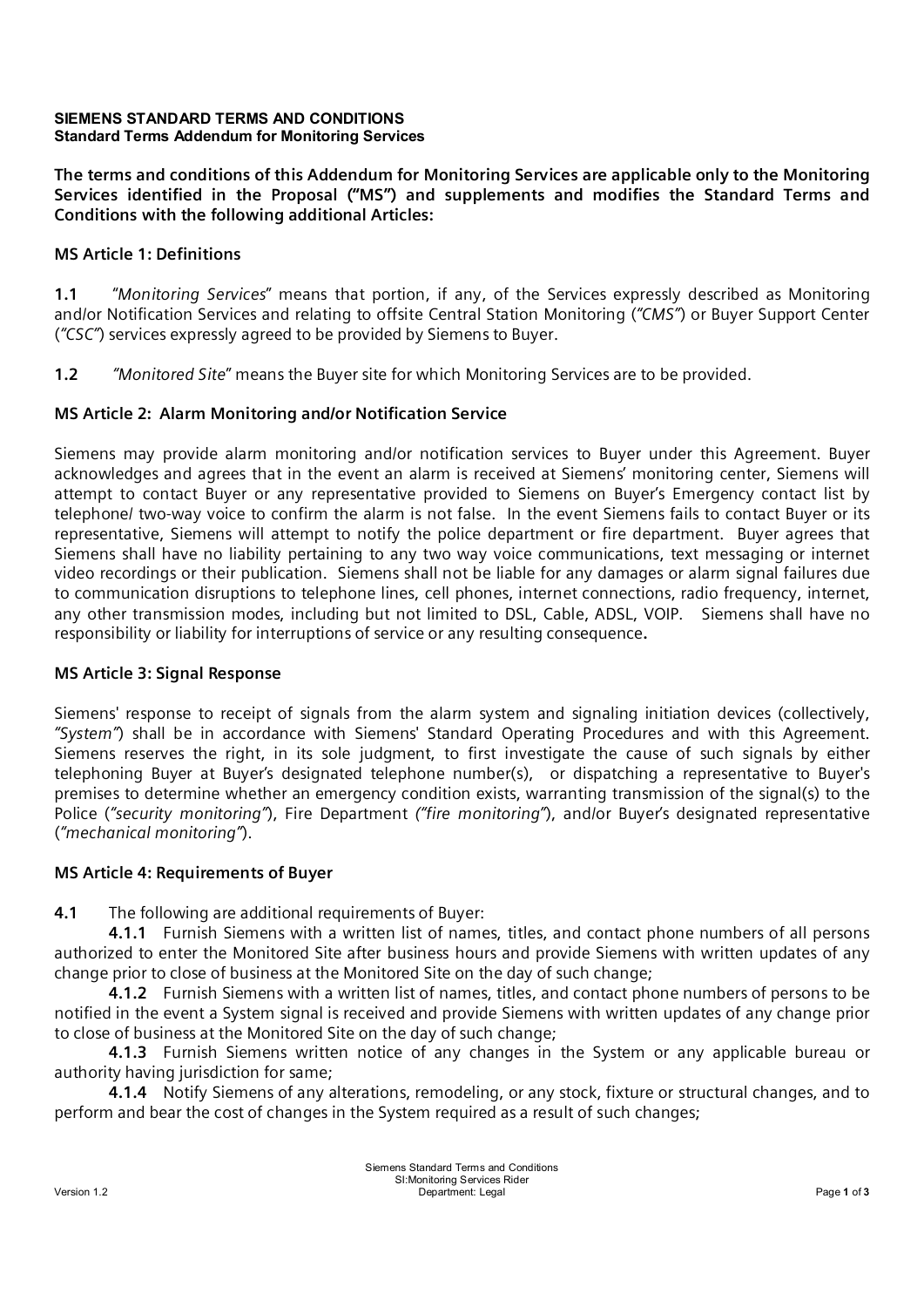**4.1.5** Protect the System from tampering, vandalism, disturbance, damage, misuse, abuse, removal or other actions which may interfere with the proper operation of the System;

**4.1.6** Carefully and properly test and set the System immediately prior to closing the Monitored Site, understanding particularly that the sensitivity and area of coverage of space protection devices may change, that Siemens is unable to detect such changes, and that "walk tests" in the area of such coverage are necessary to assure that adequate sensitivity is maintained;

**4.1.7** Turn off or remove from the Monitored Site anything which does or may interfere with the effectiveness of the System; and,

**4.1.8** Furnish telephone or network service connecting the Monitored Site to Siemens monitoring facilities.

**4.2** Buyer understands that calls made to Siemens in connection with signals or access to the Monitored Site may be recorded by Siemens. Buyer, for itself, its agents, and employees consents to such recording.

**4.3** Buyer shall use reasonable efforts to prevent false alarms. In the event of a- false alarm (not caused by the negligence or willful misconduct of Siemens), Buyer shall remain liable for taxes, fees or other charges of any police or fire department, or any other governmental body. Buyer agrees to pay Siemens to reprogram the system if necessary to comply with any area code, telephone numbering or other changes Buyer shall directly pay or, to the extent paid by Siemens, reimburse Siemens, for any false alarm fine, penalty or fee assessed against Siemens by any governmental or municipal agency as a result of such false alarms and, in addition, pay a processing fee of ten percent of each invoice that Siemens submits to the Buyer for such false alarms.

# **MS Article 5: Termination**

**5.1** Siemens reserves the right to terminate the Monitoring Services at any time after seven (7) days written notice, upon the happening of any of the following: (a) Buyer does not follow proper operation or maintenance procedures or does not use the System properly; (b) Buyer fails to comply with any of the terms of this Agreement. In addition, Siemens shall have the right to terminate the Monitoring Services immediately if: (a) Siemens is unable either to secure or to retain the wire connections or privileges necessary for the transmission of signals between the Monitored Site, Siemens' monitoring facility and the municipal fire or police department; or (b) the monitoring facility, connecting wires, or systems within Siemens' premises are destroyed by fire or other catastrophe, or so substantially damaged that it is impractical to continue service. The Monitoring Services may be terminated immediately by Buyer if the Monitored Site is destroyed or so damaged as to be unusable for its pre-damage use provided that it pays any unpaid balance of the charges accrued hereunder for Services rendered prior to the effective date of termination.

**5.2** In the event of termination of the Monitoring Services for any reason, Buyer authorizes Siemens to make the necessary arrangements with the telephone company to disconnect the telephone service between the Monitored Site and the monitoring facility and to remove any mode of communication and/or communication interface devices, such as modems, dialers, digital communicators, which are and remain the property of Siemens.